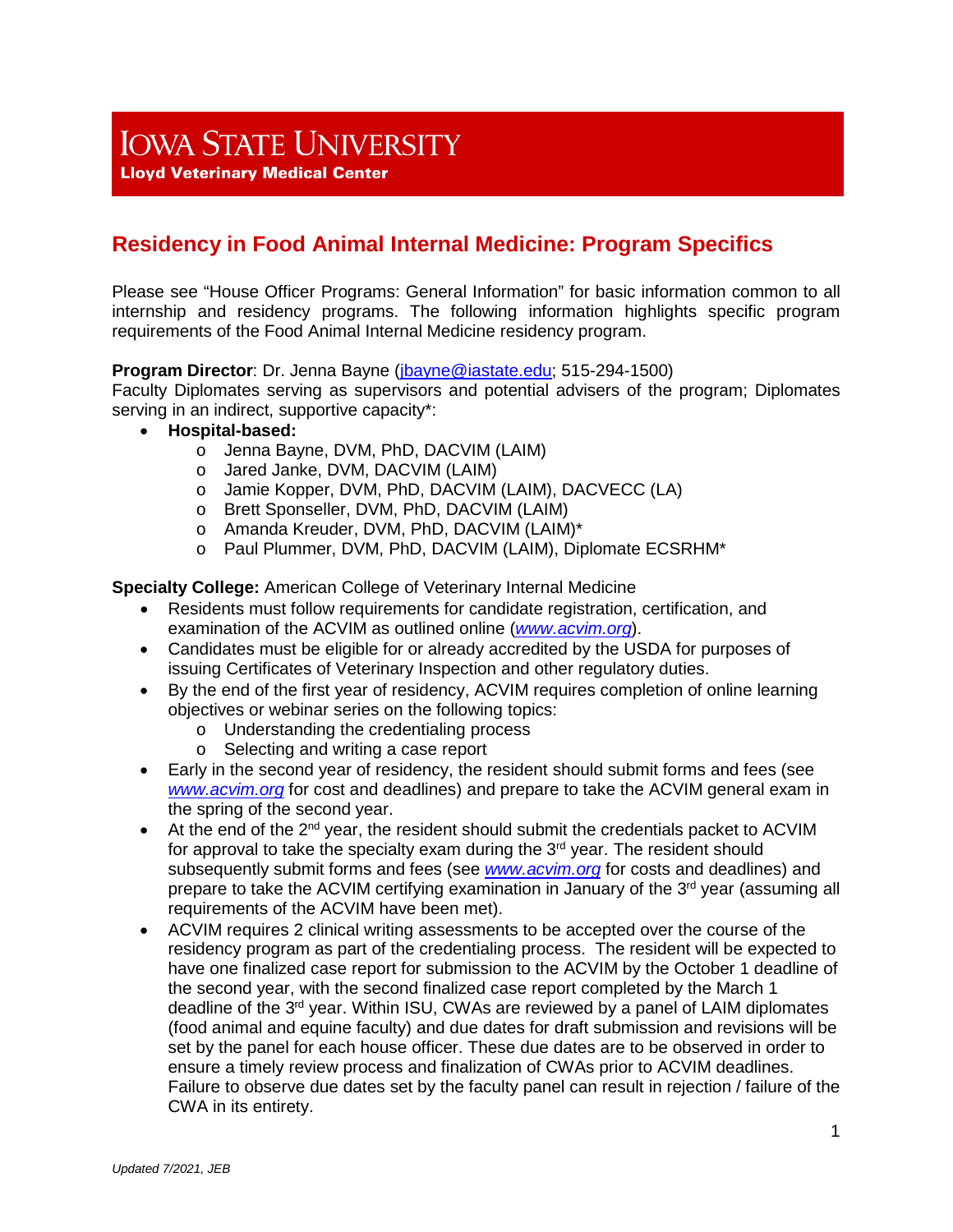• ACVIM requires a first author manuscript to be accepted for publication as part of the requirements to achieve Diplomate status. Completion of this requirement is strongly encouraged to take place prior to the completion of the residency training program.

| iniyar prvyram reyun chichtə<br>Year <sub>1</sub>                                                                                                                                    | Year <sub>2</sub>                                                                                                                                                                     | Year <sub>3</sub>                                                                                                                                                                 |
|--------------------------------------------------------------------------------------------------------------------------------------------------------------------------------------|---------------------------------------------------------------------------------------------------------------------------------------------------------------------------------------|-----------------------------------------------------------------------------------------------------------------------------------------------------------------------------------|
| 36 weeks Large Animal<br>Medicine and Surgery                                                                                                                                        | 35 weeks Large Animal<br>Medicine and Surgery                                                                                                                                         | 35 weeks Large Animal Medicine<br>and Surgery                                                                                                                                     |
| 5 weeks Research, Case<br>Report(s). On-call<br>responsibilities apply and to be<br>coordinated with FA resident in<br>charge of on-call scheduling to<br>ensure equitable coverage. | 4 weeks Research, Case<br>Report. On-call<br>responsibilities apply and<br>to be coordinated with FA<br>resident in charge of on-<br>call scheduling to ensure<br>equitable coverage. | 4 weeks Research, Case Report(s).<br>On-call responsibilities apply and to<br>be coordinated with FA resident in<br>charge of on-call scheduling to<br>ensure equitable coverage. |
| N/A                                                                                                                                                                                  | 4 weeks general board<br>preparation (off call).<br>*Does not need to be<br>consecutive weeks. 2<br>weeks off prior to exam<br>recommended.                                           | 4 weeks specialty board preparation<br>(off call). *Does not need to be<br>consecutive weeks. 2 weeks off<br>prior to exam recommended.                                           |
| <b>Required Rotation:</b><br>1 week Radiology, Ultrasound<br>or Clinical Pathology<br>8 weeks specialty rotations<br>(Field Services & other ACVIM<br>diplomates)                    | <b>Required Rotation:</b><br>1 week Radiology,<br><b>Ultrasound or Clinical</b><br>Pathology<br>6 weeks specialty<br>rotations (Field Services<br>& other ACVIM<br>diplomates)        | <b>Required Rotation:</b><br>1 week Radiology, Ultrasound<br>6 weeks specialty rotations (Field<br>Services & other ACVIM<br>diplomates)                                          |
| 2 week vacation                                                                                                                                                                      | 2 week vacation                                                                                                                                                                       | 2 week vacation                                                                                                                                                                   |

### **Clinical program requirements**

- The above represents a description of the 52 weeks per year of training for a resident not pursuing a concurrent graduate program.
- The resident is required to take emergency call in rotation with other house officers throughout the 3-year residency. The clinical schedule will be prepared by the program director. Special circumstances such as vacation or leave should be requested and approved by both the section leader and the resident adviser in advance (at least 1 month).
- ACVIM requires that the Clinical Pathology rotation and either Radiology or Ultrasound training be completed by the end of the  $2<sup>nd</sup>$  year of training.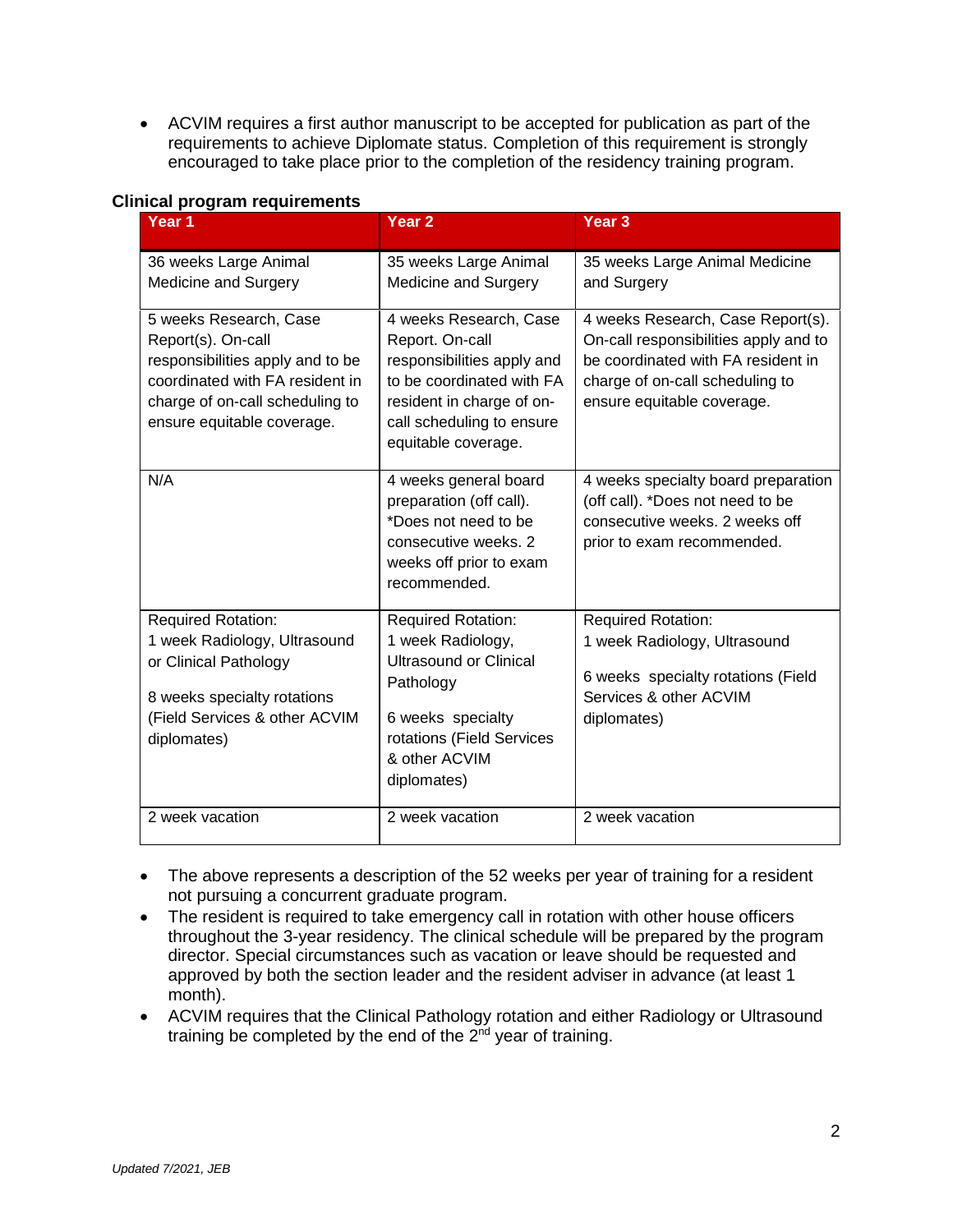#### **Seminar/Rounds requirements**

| <b>Rounds type</b>                  | <b>Frequency</b> | Day/Time                   | <b>Commitment</b> |
|-------------------------------------|------------------|----------------------------|-------------------|
| <b>HO Seminar/Case Presentation</b> | Weekly           | Thursdays @ 8am            | Required          |
| Large Animal Medicine Journal       | Weekly           | Fridays @ 8am              | Required          |
| Club                                |                  |                            |                   |
| Food Animal Morbidity & Mortality   | Monthly          | Fridays @ 4pm              | Required          |
| Rounds                              |                  |                            |                   |
| <b>ECG Rounds</b>                   | Monthly          | 4 <sup>th</sup> Weds @ 8am | Suggested         |
| <b>Student Grand Rounds</b>         | Weekly           | Fridays @ 8am              | Suggested         |

#### **Scholarship and teaching requirements**

- During the first year of residency, the resident is strongly encouraged to prepare a research proposal, review it with his/her/their faculty mentor, and submit it for funding consideration.
- In the first or second year of residency, the resident is strongly encouraged to begin work on a research project and begin preparation of a manuscript based on that work for publication. Topic considerations should be discussed with his/her/their project mentor prior to working on the manuscript.
- In the second and/or third year, the resident is strongly encouraged to finish work on the research project and submit for publication. The resident will submit one paper suitable for publication to their mentor and the House Officer Chair by June 1 of the  $3<sup>rd</sup>$  year of residency, if not before.
- The resident is required to give at least 1 hour of didactic instruction in courses offered to VM1-3 veterinary students during both the second and third year of residency (or suitable alternative, such as a CE presentation).

# **Other program specifics that differ from ISU-CVM "House Officer Programs: General Information"**

- **Residency Summary**
	- o In accordance with ACVIM guidelines (Certification Manual [CM] 2018-2019), this residency program will consist of 3 years of supervised training and clinical experience in the discipline of Large Animal Internal Medicine. This program will allow a graduate veterinarian to acquire in-depth knowledge of veterinary internal medicine and its supporting disciplines under the supervision and guidance of diplomates of the ACVIM.
	- o Dr. Jenna Bayne, DVM, PhD, DACVIM (LAIM) will serve as the Program Director.
	- $\circ$  Applicants for the residency will be required to have completed either a rotating 12-month internship in large animal practice and/or a minimum of 2 years of clinical practice experience prior to the start of the residency.
	- o Evaluation of the resident will be performed at a minimum every 6 months by the Resident Advisor, as mandated by the ACVIM. Quarterly evaluations strongly recommended for the duration of the residency program.
	- o Completion of a master's degree or PhD concurrent to the residency training are optional to allow further experience in clinical and basic sciences research, however, this may involve increasing the length of the residency training program.